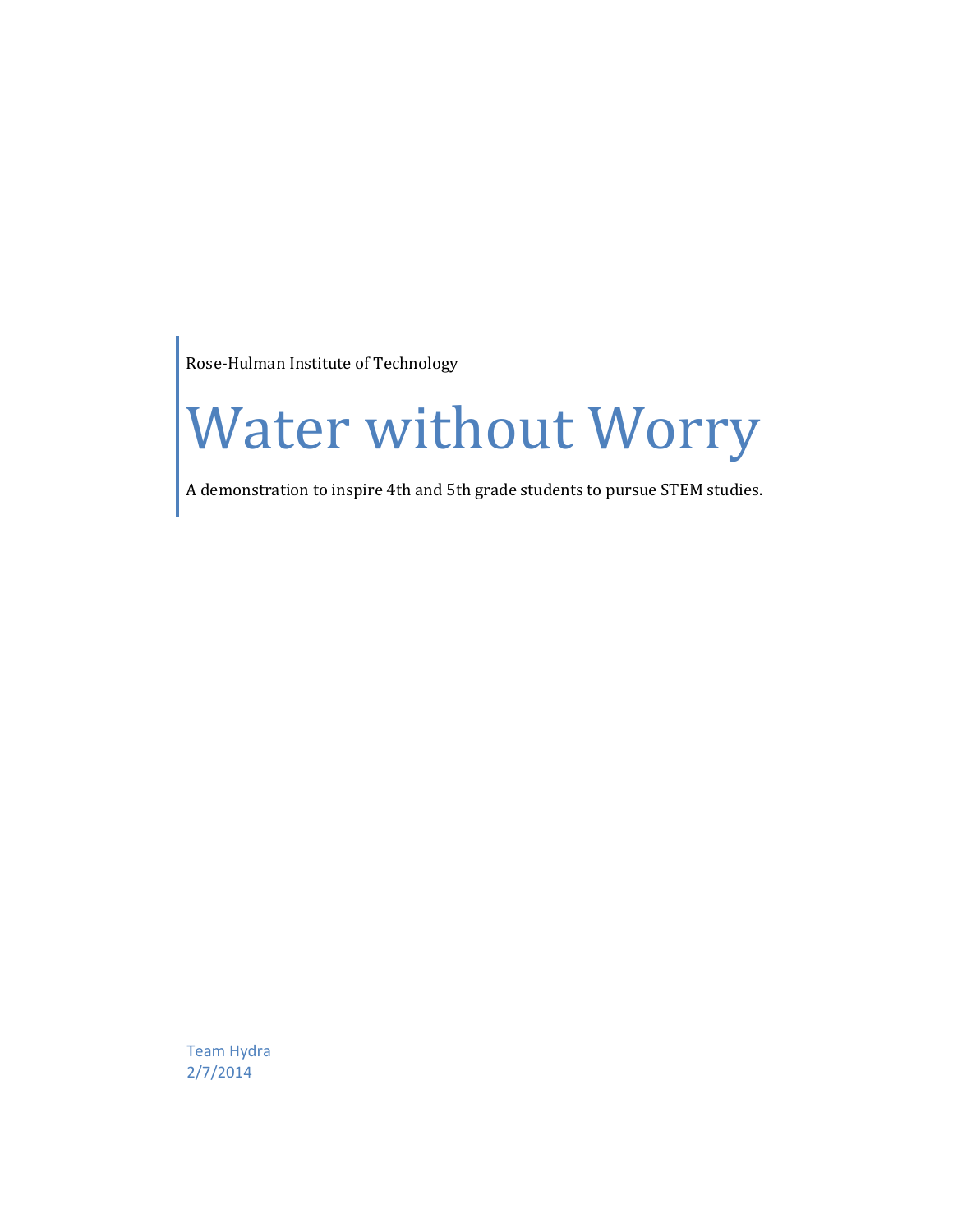# **Table of Contents**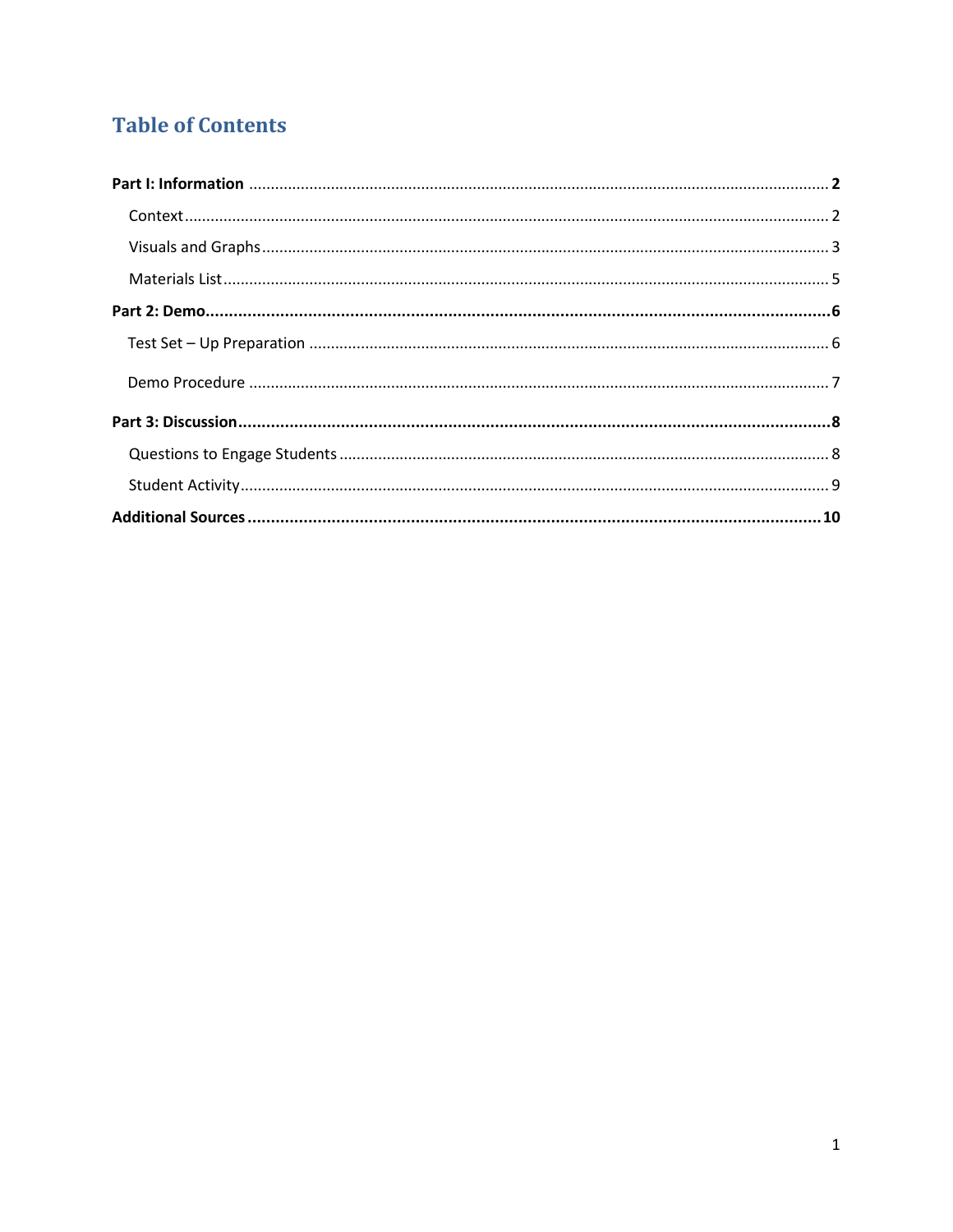## Team Hydra RH330 February 7, 2014

#### Water without Worry: Water Filter Demonstration

#### **Part 1: Information Time: 5-10 min**

First go through and explain what STEM (science, technology, engineering, and math) is, how these fields can change the world, and what they have brought to everyday life; such as bridges, buildings, cars, hip replacements, and toothpaste. Next, talk about the Grand Challenges and how they are all problems that STEM fields need to solve in order to improve our world. Last, discuss how one of the grand challenges is the lack of clean water. Discuss facts about how many people lack access to clean water, relate it to them through visuals of kids their age, and discuss a school that may be struggling to get clean water to their students. Some of the ways that clean water is brought to people in developing countries is by wells that are built miles away from them, or by having to pay to use a closer well. An easy way for them to help purify water is by using a water filter.

#### **Context**

Over 780 million people across the globe lack the access to clean water. This is more than twice the US population. With this large of a water crisis, it is very clear that something needs to be done to fix it, hence why it is a Grand Challenge. The fact that will most likely shock the children the most is that every 21 seconds, a child somewhere dies from a water related disease. This is a fact that the children can very easily relate to; this is one of the own so to speak. Another good fact the kids can relate to is that a 5 minute shower uses the same amount of water as a person in an underdeveloped country uses in an entire day. Showing how the water crisis is a Grand Challenge is helped not only by these facts, but also by the visuals shown in the next section. Getting the children to make their own filter, to physically see the difference in the water that comes out of it hopefully will show them how important STEM careers are and how they truly can help save so many lives.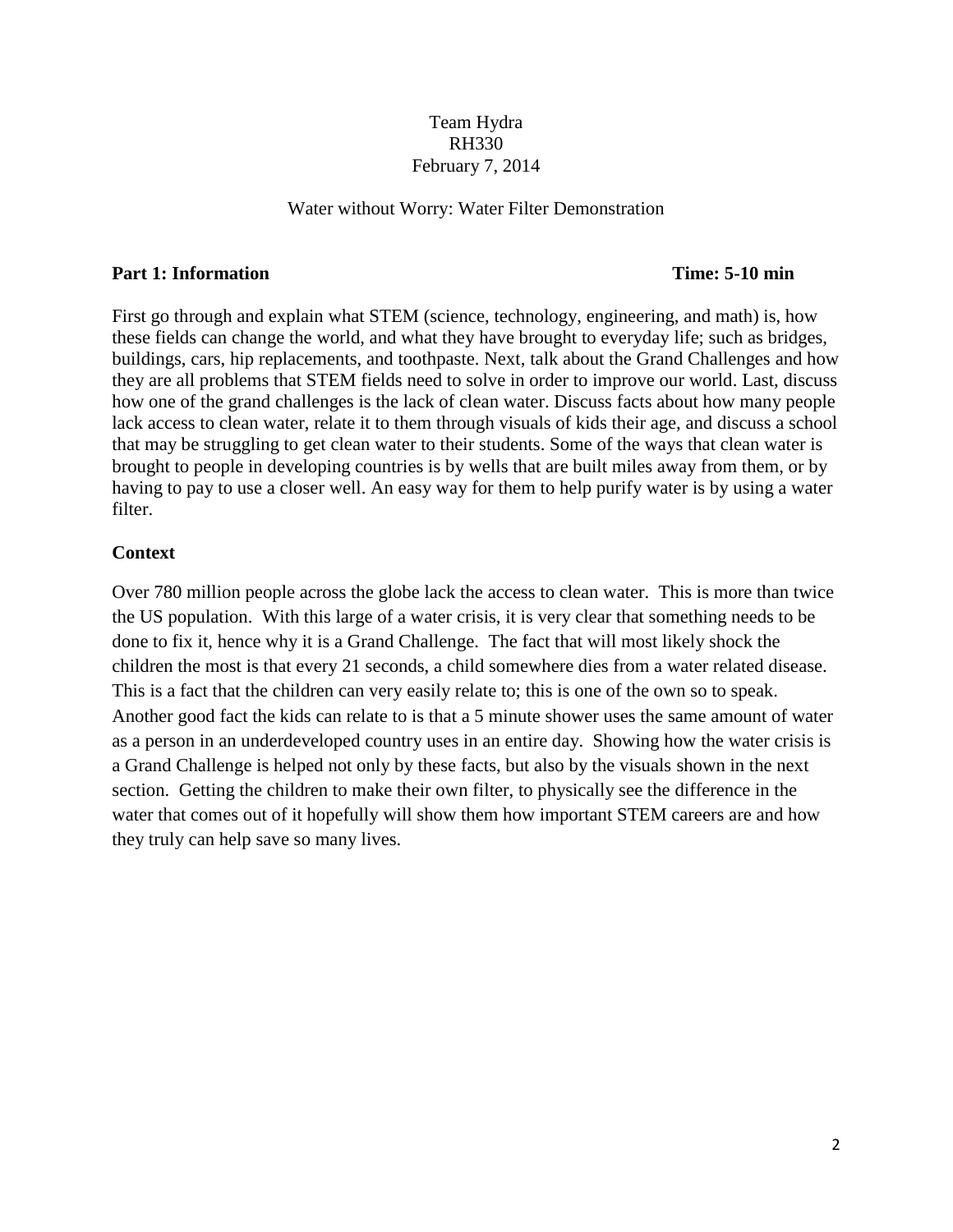## **Visuals and graphs**

1. Hope for Haiti. This picture shows a class of students in Haiti close to the student's age. This picture will connect the students to their mission: to build a water filter for the students in Haiti who lack clean water.

<http://hfhfnews.blogspot.com/2010/11/gettin-schooled-in-haiti.html>



2. It is difficult to get clean water to kids in these developing countries and even a well like this is hard to travel to and may charge them money. <http://www.flickr.com/photos/waterdotorg/11227135095/>



3. This visual will show the students what many developing countries' water sources look like. <http://www.nyabushozi.org/2010/06/nyabushozi-photos/attachment/19/>

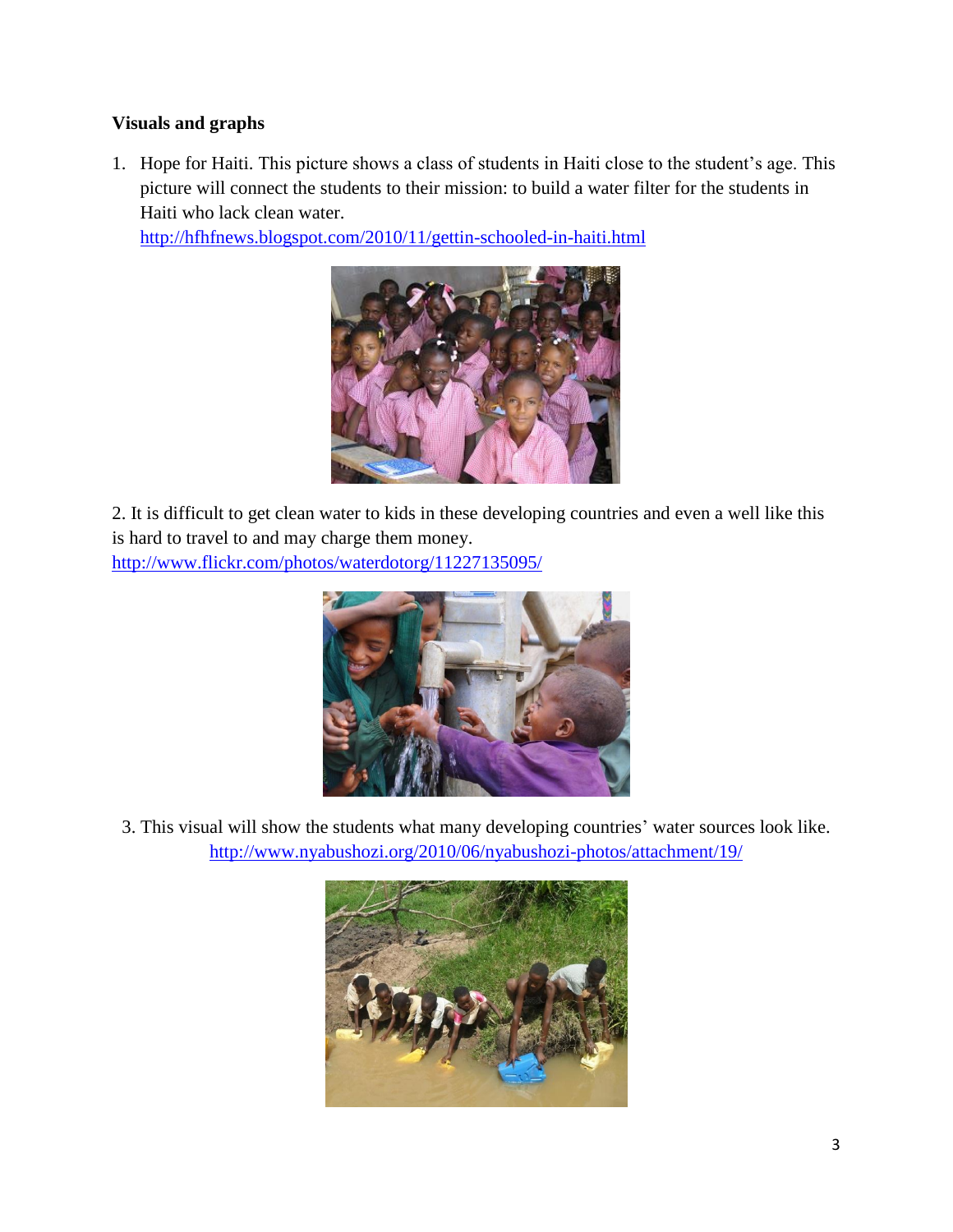4. This picture compares the drinking water in Haiti with the drinking water the students may have at home. This shows them how bad the situation is there and how they could help these kids. <http://thesproutingseed.com/give-clean-water-christmas/>



5. This picture gives the students a basic idea of how the water filter can be built and a depiction of the setup.

<http://www.hometrainingtools.com/water-filtration-science-project/a/1803/>

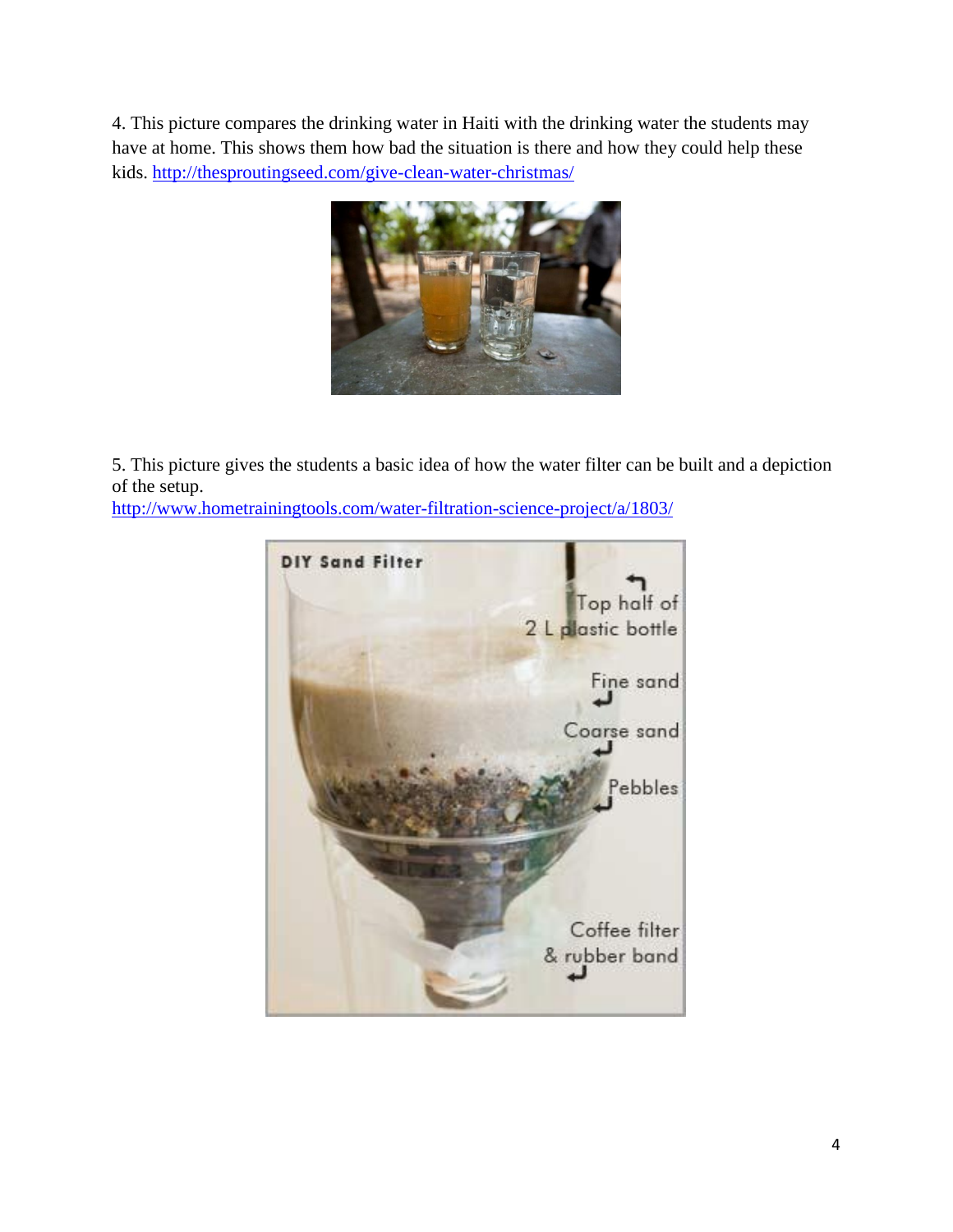## **Materials List**

| <b>Materials</b>                            | <b>Estimated Cost</b> |
|---------------------------------------------|-----------------------|
| $1 - 2L$ bottle                             | \$2.00                |
| 8 Regular Water Bottles (24 ct.)            | \$5.00                |
| Gravel $(14 L/0.5 \text{ cu. } \text{Ft.})$ | \$3.00                |
| Sand (1.5 lb. bottle)                       | \$2.50(x2)            |
| Coffee Filters (100 ct. box)                | \$3.00                |
| Cooking Oil (48 oz. bottle)                 | \$3.00                |
| Paper Towels (1 roll)                       | \$2.00                |
| Styrofoam $(2 - 4$ " spheres)               | \$5.00                |
| Beads $(1 lb.)$                             | \$3.00                |
| Rubber Bands (80 ct. bag)                   | \$2.00                |
| Sugar $(5 \text{ lb. bag})$                 | \$3.00                |
| TOTAL EST. COST                             | $\$36.00 + tax$       |

These numbers were calculated for a class size of 24 students, split into eight groups of three. Below are links to some of the less common items.

Beads (Walmart): <http://www.walmart.com/ip/Kids-Craft-Plastic-Bead-Value-Pack/19515700>

Gravel (Lowes): [http://www.lowes.com/pd\\_92130-76450-](http://www.lowes.com/pd_92130-76450-GP05RC_0__?productId=3471471&Ntt=gravel&pl=1¤tURL=%3FNtt%3Dgravel&facetInfo) GP05RC\_0\_?productId=3471471&Ntt=gravel&pl=1&currentURL=%3FNtt%3Dgravel [&facetInfo=](http://www.lowes.com/pd_92130-76450-GP05RC_0__?productId=3471471&Ntt=gravel&pl=1¤tURL=%3FNtt%3Dgravel&facetInfo)

Sand (Hobby Lobby): <http://shop.hobbylobby.com/products/white-bottled-sand-550780/>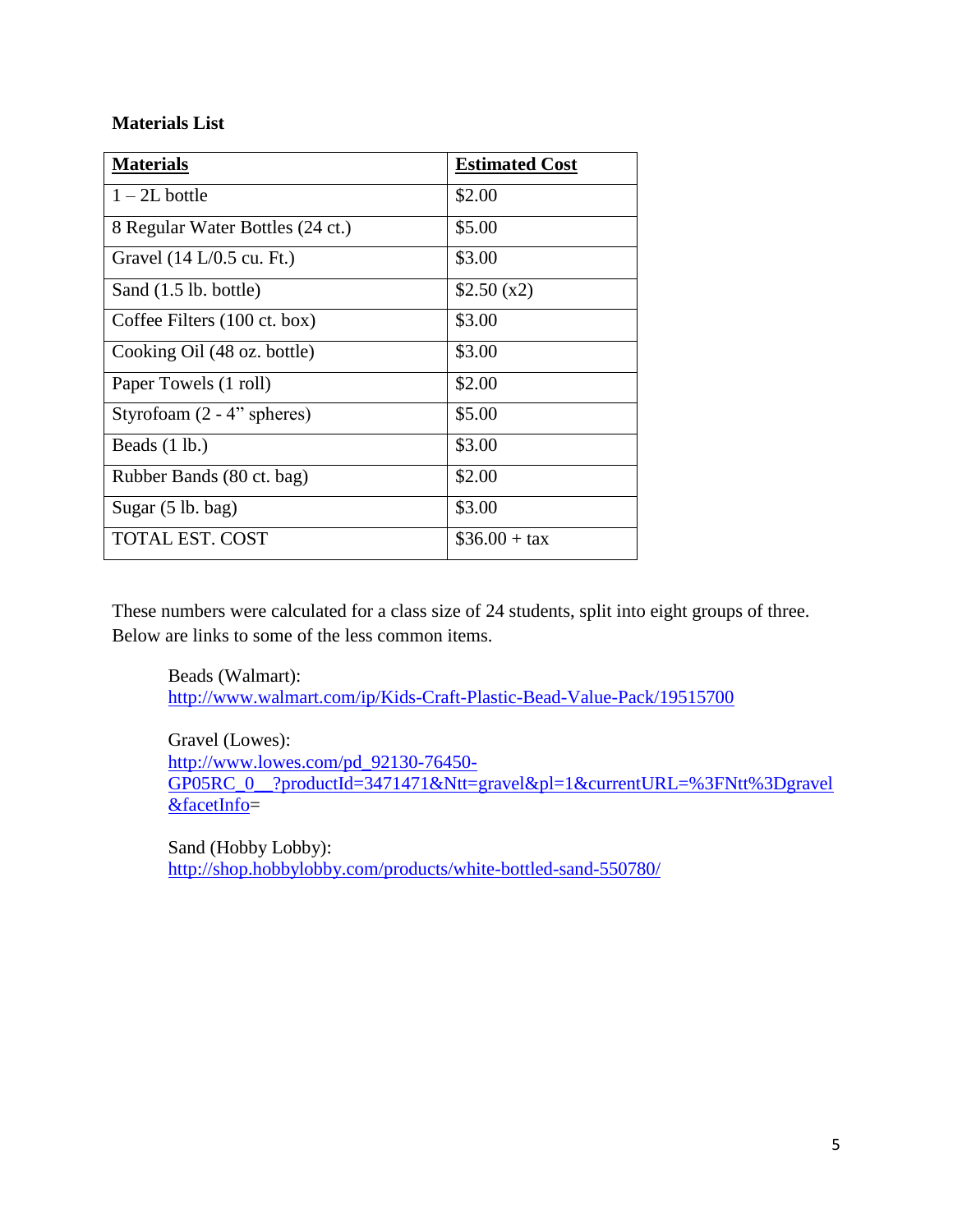### **Part II: The Demo**

#### **Test Set-Up Information (prepared before class):**

- 1. Obtain necessary materials, including premade dirty water.
- 2. Dirty water is comprised of water, oil, food coloring, Styrofoam, and shredded paper towels. Use appropriate judgment on amount of each substance in water.
- 3. Put gravel, sand, cotton balls, and beads into separate 5oz Dixie cups. Make enough for each group to have one cup of each material.
- 4. Remove the lids to 1L water bottles and cut the bottles in half. Enough so that each group of 2-3 can have a bottle.
- 5. Attach the coffee filter to the outside mouth of the bottle using a rubber band.
- 6. Invert the top half of the bottle and nest it inside of the bottom half.
- 7. Create teacher's filter by repeating steps 4-6 using a single 2L bottle.



**Figure 1.** Cartoon example of what the water filter set-up should look like.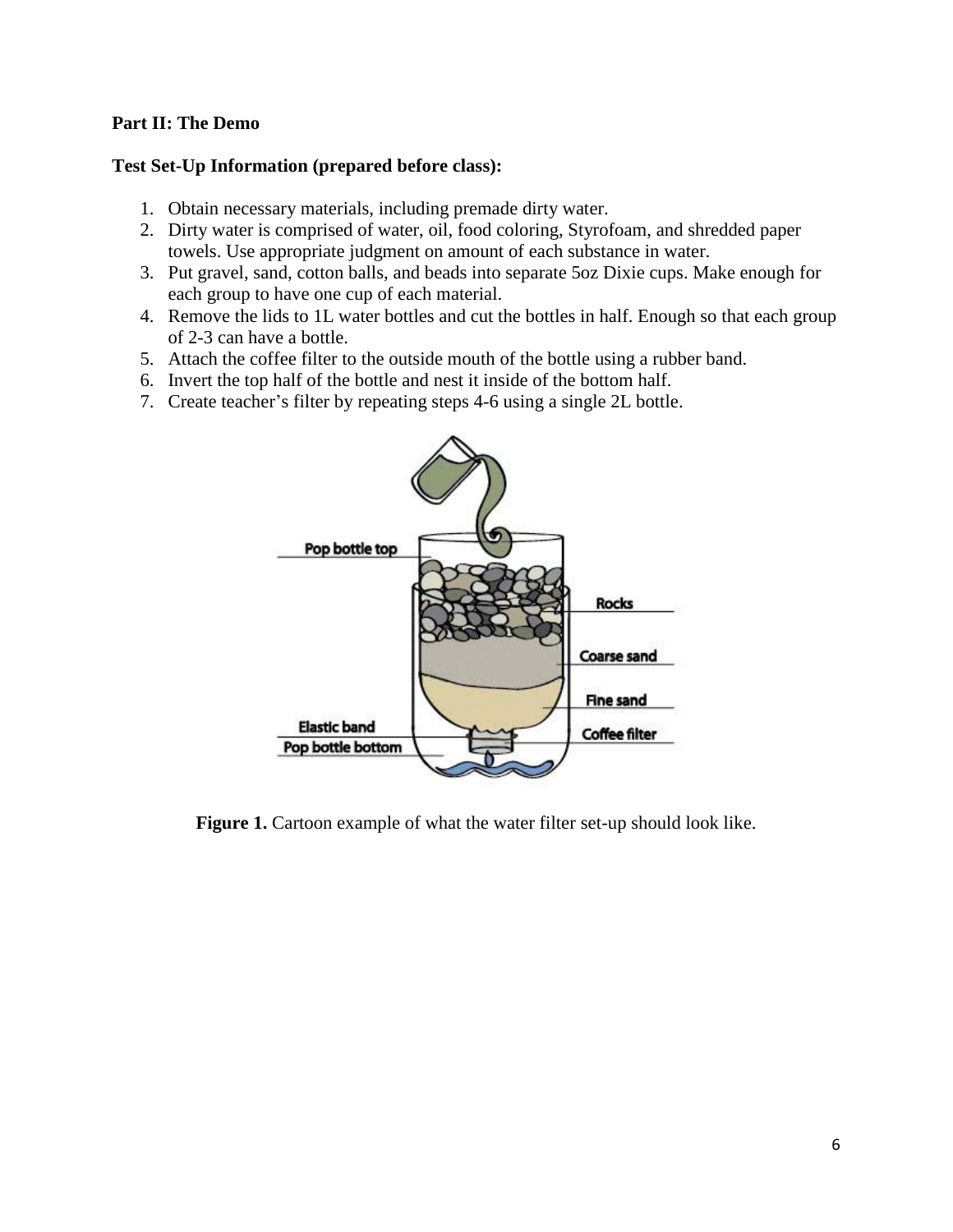

**Figure 2.** Example of 2L water filter after the experiment was run with Gatorade.

#### **Demo Procedure Time: 20-25 min**

- 1. Break class into groups of 2 or 3 depending on class size.
- 2. Give each group 5 minutes to discuss what materials they wish to use to build their filter.
- 3. Have one representative from each group collect their chosen two or three materials to use in their filter along with their precut and correctly inverted water bottle with the coffee filter attached.
- 4. Have them add their chosen first layer to the top portion of the bottle.
- 5. Have them then add their chosen second layer on top of the first layer.
- 6. If you decide to have them choose a third material, have them add this next.
- 7. Have each group draw their filter on their hand out.
- 8. Collect all filters and display them in the front of the class.
- 9. Pour ¾ cup of the premade dirty water slowly through the filter.

Note: Depending on the size of the layers and materials used, the water may take a few minutes to pass through the filter.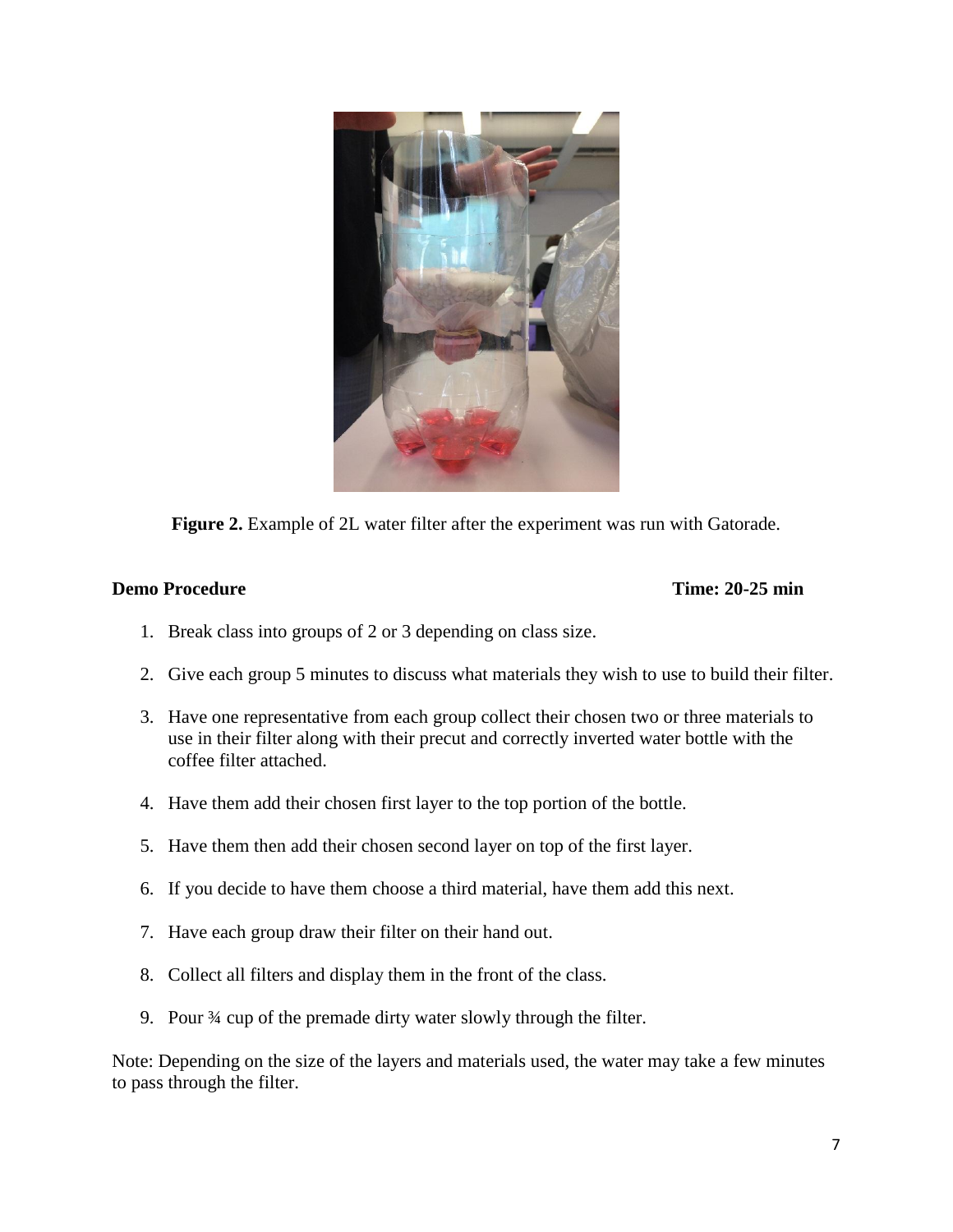#### **Part 3: Discussion Time: 10-15min**

Have the kids look at and observe what materials are working well for each filter and what materials aren't working well. Have them look for what each material is taking out of the water. Record their observations on the hand out. Go through each question on the hand out in order for each student to have a better grasp on the how water filters work and help others.

#### **Questions to Engage Students**

What does each material do? Does the order of the materials in the filter matter? What other materials could they use? Why are STEM fields important for the Grand Challenges?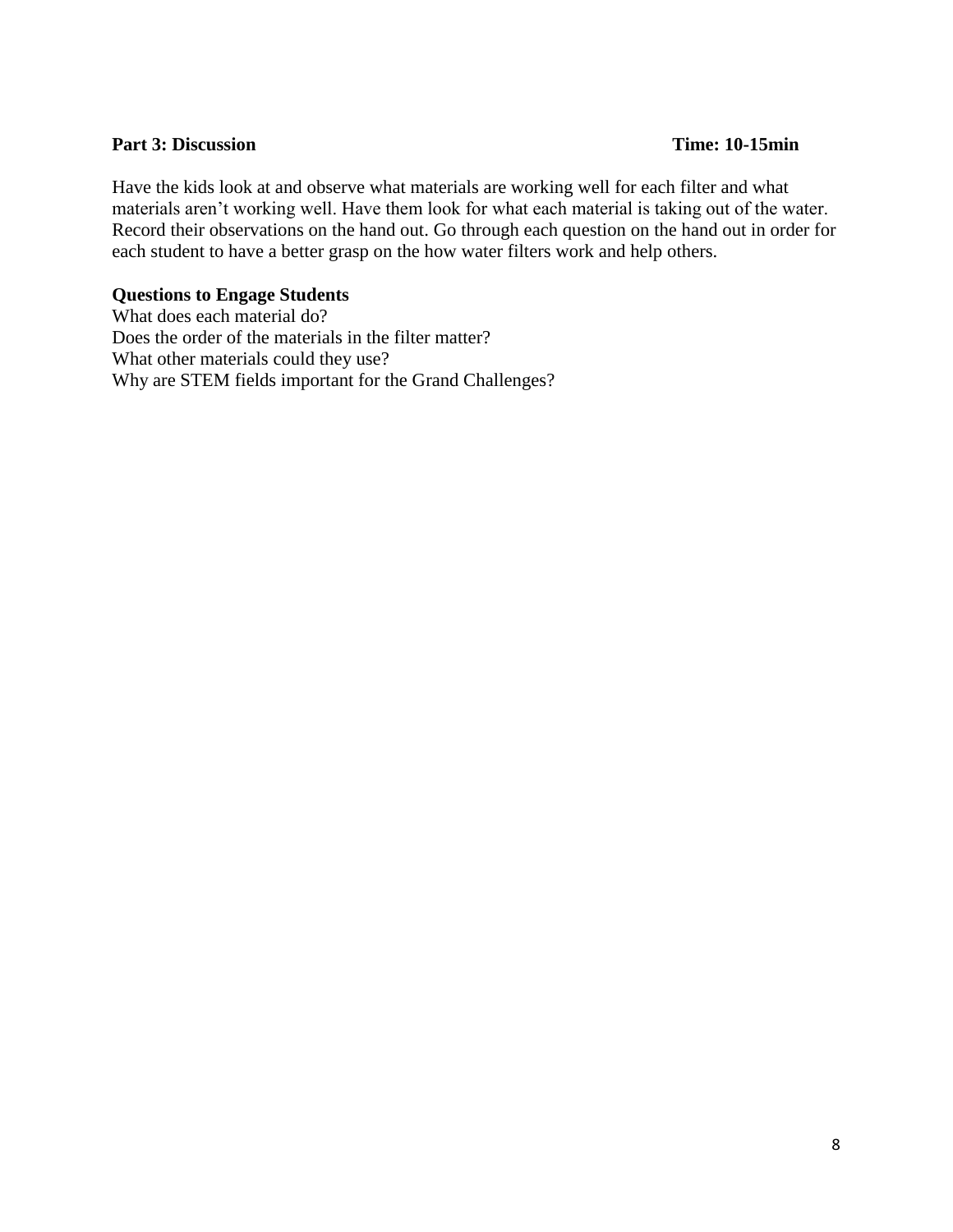## **Student Activity**

Draw your filter in the triangle below.